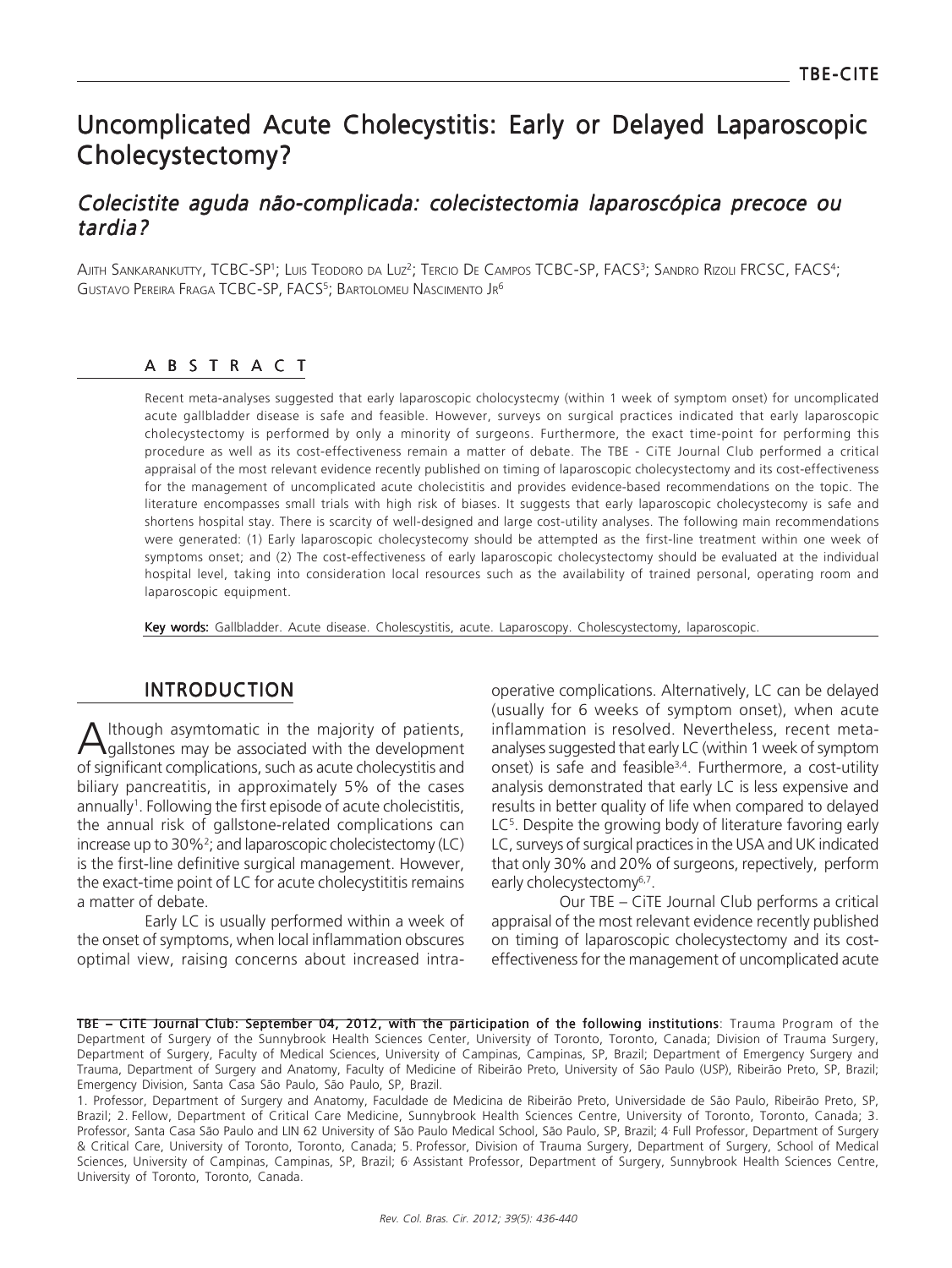gallbladder disease and provides evidence-based recommendations on the topic.

## STUDY 1

Population-based analysis of 4113 patients with acute cholecystitis: defining the optimal time-point for laparoscopic cholecystectomy<sup>8</sup>.

#### RATIONALE

LC is the preferred surgical modality for the mangement of acute cholecystitis. However, controversy still exists on the best time-point when the procedure should be performed. Recent meta-analyses suggest the safety and feasibility of early (within one week of the onset of symptoms) LC. Nevertheless, a subgroup comparison of two time-points (four versus seven days after symptoms) in a meta-analysis by Gurusamy et al. was unable to demostrate the superiority of early LC to dealyed LC<sup>3</sup>. Due to the lack of studies evaluating specific time-points within the first week after onsent of symptoms, the authors conducted a large population-based analysis comparing clinical outcomes after LC for acute cholecystitis at various time-points.

#### QUESTION

Is there a difference in clinical outcomes after laparoscopic cholecystectomy (LC) for acute cholecystitis at various time-points after hospital admission (admission day [d0]; d1; d2; d3; d4/5; de"6)? For the purpose of this article, delayed LC refers to surgery 6 or more days after hospitalization for acute cholecystitis.

#### MAIN FINDINGS

There is no difference in the rate of intra-operative complications between early and delayed laparoscopic cholecystectomy (OR 0.87, CI 0.39-1.94, p=0.737). Conversion rate to open cholecystectomy increases from 11.9% at d0 to 27.9% at de"6 for delayed LC (OR 2.86, CI 1.96-4.18, p<0.001).The rate of post-operative complications increase from 5.7% to 13% for delayed LC (OR 2.45, CI 1.49-4.04, p<0.001). The rate of reoperations increases from 0.9% to 3% (OR 3.59, CI 1.43-9.05, p=0.007). Postoperative length of stay also increases from 6.1 to 8 days (OR 1.31, CI 1.22-1.41, p<0.001). The duration of surgery was also detected to be greater (OR 1.37, CI 1.02-1.83, p=0.036).

#### **STRENGTHS**

· This study used prospectively collected data, which are generally more accurate than retrospectively retrieved data.

· Very large number of study subjects (4113).

· The study used a population-based database including participants from diverse settings (private clinics,

regional hospitals as well as University hospitals), which helps with the generalizability of study findings.

· The follow-up was quite impressive, with very few missing data (0.3%).

· The primary outcomes of the study are clinically relevant, as mortality is not an issue in the case of laparoscopic cholecystectomy for acute cholecystitis.

· Potential confounders such as age, gender and ASA were adjusted for.

#### LIMITATIONS

· The day of hospitalization was considered a surrogate for the beginning of the episode of acute cholecystitis. Although access to care is generally broadly available in a timely manner in the country where the study was undertaken, this might not be case in other health care systems universally. Therefore, the study findings may not be directly transferrable to other countries with longer times to definitive care.

· Although it is a large population-based study, the study participants are largely Caucasian, which are not the case in many other geographic regions, also limiting the extrapolation of study results to diverse ethnical groups.

· The authors do not provide demographics and baseline characteristics of patients operated on the different days to reassure balanced groups with respect to prognostic factors. In spite of adjusting for potential confounders (age, gender and ASA), unmeasured confounders (comorbidities such as diabetes or cirrhosis, the use of specific medications such as steroids etc.), cannot be totally ruled out.

· Though the use of composite endpoints, such as postoperative complications are generally useful, large number of patients (from large databases) tend to find statistically significant differences that have to be interpreted with caution considering their clinical relevance. In addition, a significant proportion of postoperative complications are classified as "other complications", making any conclusion regarding their clinical relevance extremely challenging.

## STUDY 2

Prospective randomized trial using cost–utility analysis of early versus delayed laparoscopic cholecystectomy for acute gallbladder disease<sup>9</sup>.

#### RATIONALE

Although the safety of early laparoscopic cholecystectomy has been established, there have been no randomized trials assessing its cost-effectiveness. In acute gallbladder disease, due to its relatively high prevalence but overall favorable prognosis with extremely low mortality rates, coupled with shortened resources in health care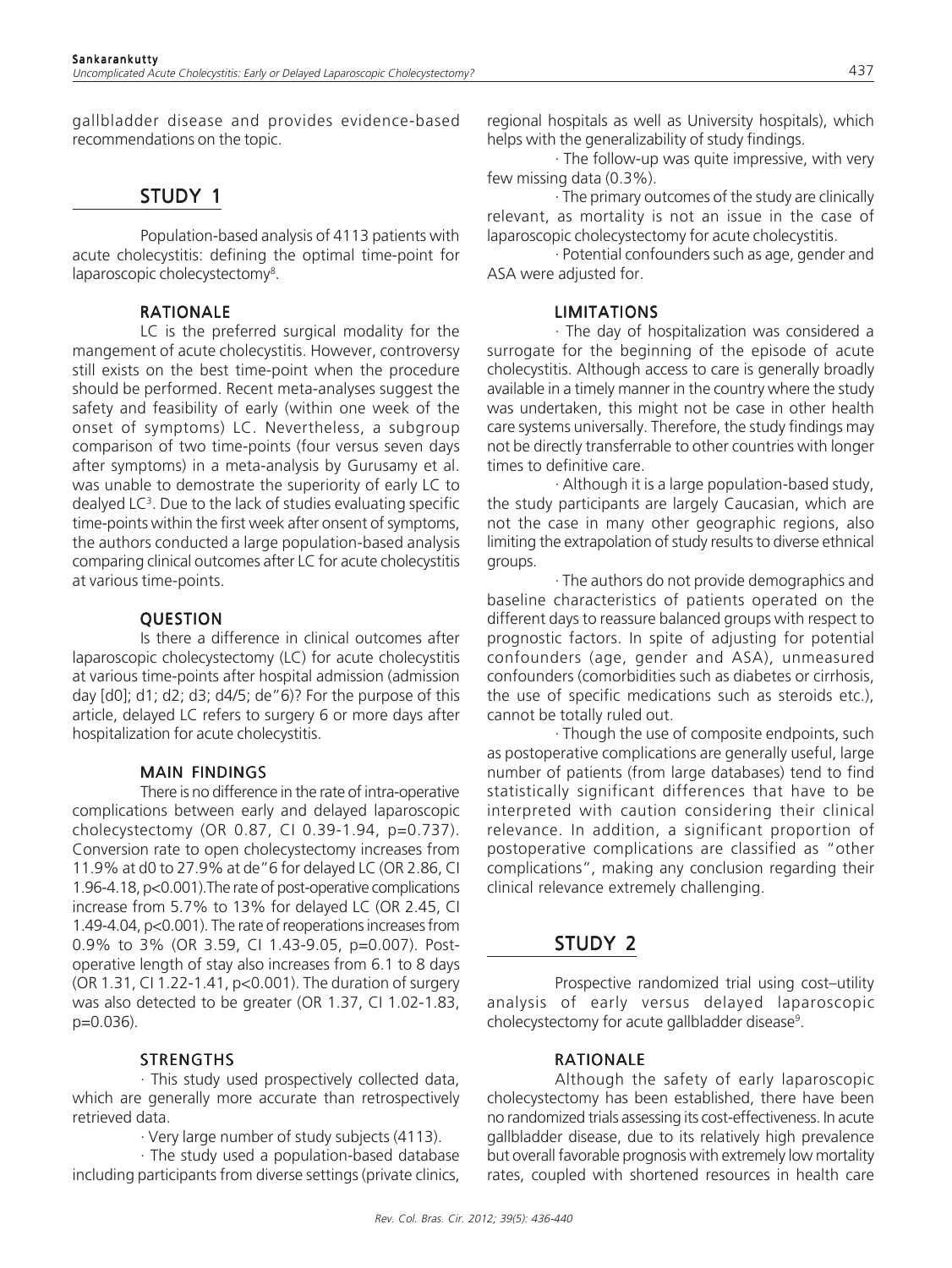systems, cost-effectiveness may be considered as important as patient safety.

#### **OUESTION**

What is the cost–utility of early laparoscopic cholecystectomy versus conventional management of newly diagnosed biliary colic and acute cholecystitis analyzed in a setting of a prospective randomized trial?

#### MAIN FINDINGS

This cost – utility analysis found no significant difference in the costs or outcomes of early laparoscopic cholecystectomy versus conventional management for patients with newly diagnosed acute gallbladder disease. The mean total costs of care were £ 5911 and £6132; and societal costs were £1322 and £1461 for the early group and the conventional group, respectively. However, the incremental cost per additional quality-adjusted life year (QALY) gained (calculated 30 – 35 days after laparoscopic cholecystectomy in both groups) favoured conventional management at a cost of £3810 per QALY gained.

## **STRENGTHS**

· Formal health economic analysis in a setting of a prospective randomized control trial, which allows a more accurate estimate of costs. A detailed data collection was performed taking into consideration costs within the inpatient environment, and outpatient visits. Indirect nonmedical costs were also estimated, and included time off work, cost of travel to and from hospital, visits to primary care facilities related to gallbladder disease, and over-thecounter or prescription costs.

· The trial was registered publicly; and study outcomes and sample size clearly determined "a priori", which adds to the credibility of this analysis.

· Analysis was by intention-to-treat comparison of the groups as randomized, which usually is more appropriate to reflect normal clinical practice.

· Randomization process was clearly described. Although allocation of treatment was concealed from the investigators and the patients, which is important to avoid potential biases, for obvious reasons neither of them could be blinded to the treatment itself.

· Discharges – important factor influencing hospital costs - were decided by physicians not involved with the trial.

#### LIMITATIONS

· Study was terminated prematurely, recruiting only 52% of its original planned sample size. The interim analysis found an unexpected small cost difference (10 fold smaller than the difference assumed for sample size calculation) between study groups. Additionally, recruitment was also unexpectedly slow. Therefore, the authors decided to terminate the trial after a total of 72 patients had been recruited. Early termination of clinical trials decreases the

power of the study in showing a given difference between study groups, and is known risk for a type II error (i.e. concluding that there is no true underlying difference when there really is one).

· Although hospital discharge was decided by independent physicians, no criteria were in place during the study, which allows for practice variation among physicians. Thus, one cannot entirely role out practice differences between study groups.

· The follow-up period for assessment of QALY was of only 30-35 days after the cholecystectomy, which might be considered inadequate by some. Longer followup periods for assessment of quality of life are usually more informative.

# STUDY 3

Meta-analysis of randomized controlled trials on the safety and effectiveness of early versus delayed laparoscopic cholecystectomy for acute cholecystitis<sup>3</sup>.

## RATIONALE

Although previous meta-analyses of randomized controlled trials of early LC versus delayed LC during acute cholecystitis have concluded that early LC is safe and decreases the length of hospital stay, LC is mainly performed after the acute episode in many countries. This metaanalysis was conducted to include the most recent RCTs not included in previously published Cochrane review addressing timing for LC in acute cholecystitis.

#### QUESTION

Should patients with acute cholecystitis be offered early LC (within 7 days of onset of symptoms) or delayed LC (after an interval of at least 6 weeks following the symptom onset)?

#### MAIN FINDINGS

Seven RCTs were included in the systematic review, and 5 were included in the meta-analysis. Patients were randomized to early LC (223) and to delayed LC (228). No imbalance in baseline characteristics of the two groups was found.

No significant difference between the two groups (RR 0.64; 95% CI: 0.15 - 2.65; p=0.54) with respect to bile duct injury was found (injury rate was 0.5% in the early group versus 1.4% in the delayed group). There was no significant difference between the two groups regarding conversion to open cholecystectomy (RR 0.88; 95% CI: 062 - 1.25; p=0.47). The conversion rate was 20.6% in the early group and 23.6% in the delayed group. No significant differences were noted between groups concerning intraabdominal collections requiring interventions, superficial wound infections, or deep wound infections. The mean total hospital stay ranged from 4.1 to 7.6 days in the early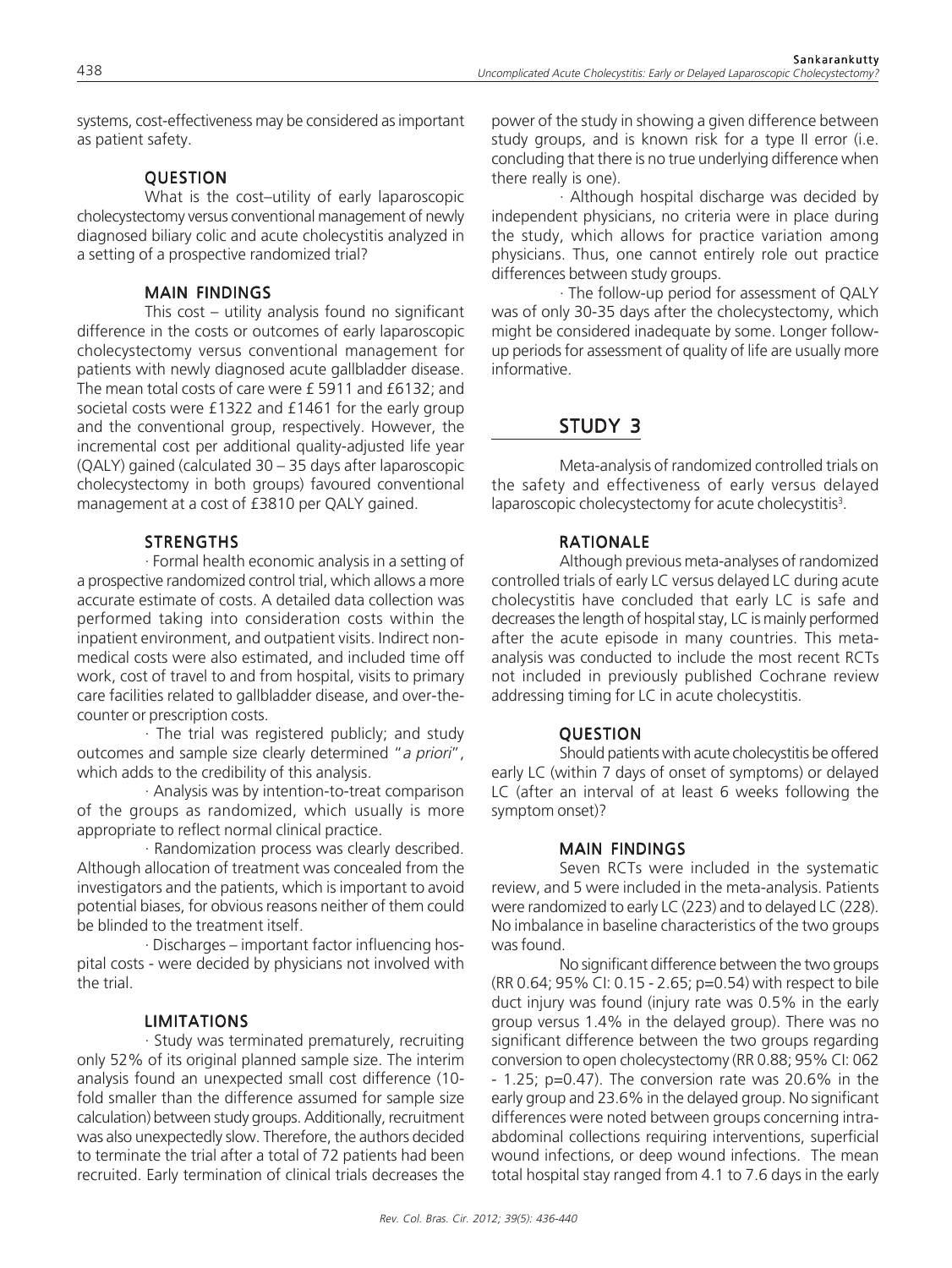group and from 8.0 to 11.6 days in the delayed group. In 17.5% of patients in the delayed LC group, symptoms neither did not resolve nor recurred before the planned operation; and an emergency surgery was necessary.

#### **STRENGTHS**

· Overall, the study was conducted in a methodologically-sound fashion; it utilized a very inclusive and extensive search strategy; conducted rigorous and established assessment of the risk of bias of the studies included; and assessed agreement between the two independent authors who conducted the trial selection and data extraction.

· Quasi RCTs were excluded; which are more susceptible to biases than RCTs.

· There was no heterogeneity among the trials as denoted by the  $x^2$  and  $\ell$  values.

· Fixed effects statistical models and random effect statistical models were used to identify differences in the effect estimates in the entire group.

· Subgroup analysis and sensitivity analysis were performed to assess whether the effect estimates were altered in the subgroups.

· Publication bias was explored with a funnel plot. No publication bias was found.

#### LIMITATIONS

· Major limitations are related to the original studies included in this review.

· Risk of bias - Blinding was not performed in any of the trials, consequently they were considered to be at high risk of bias.

· Publication bias - Funnel plot did not show publication bias, but there were too few trials to perform the Egger's test for exploration of bias.

· Dataset was not sufficiently large to definitively demonstrate small differences in bile duct injury rates between an early or delayed approach to acute cholecystitis.

· High risk type I error (erroneously concluding that an intervention is beneficial when it is not) and type II

## RESUMO

(erroneously concluding that an intervention is not beneficial when it actually is) errors because of the few trials included and the small sample in each trial.

## TBE – CITE CONCLUSIONS

The conclusions are based on the most recent and relevant literature on the topic, including but not limited to a large population-based study, a cost-utility analysis in a setting of a randomized controlled trial, and a recent systematic review and meta-analysis:

1. The most relevant literature on optimal timing for laparoscopic cholecystectomy in acute gallbladder disease encompasses small trials with high risk of biases; and thus no definitive conclusion can be drawn at this point in time.

2. In uncomplicated acute gallbladder disease, current and limited evidence suggests that early laparoscopic cholecystecomy is safe and shortens hospital stay.

3. Due to the scarcity of well-designed and large cost-utility analyses, the cost-effectiveness of early laparoscopic cholecystectomy remains unclear. The costeffectiveness of early LC should be evaluated in a settingspecific fashion; considering the availability of 24hr-operating room, trained medical staff and laparoscopic equipment.

## TBE – CITE RECOMMENDATIONS

1. Early laparoscopic cholecystecomy should be attempted as the first-line treatment within one week of symptoms onset for uncomplicated acute gallbladder disease.

2. The cost-effectiveness of early laparoscopic cholecystectomy should be evaluated at the individual hospital level, taking into local resources such as the availability of trained personal, operating room and laparoscopic equipment.

3. Further research should be focus on the defining appropriate time-points since the onset of symptoms and its cost-effectiveness in different heath care systems/ countries.

Metanálises recentes sugerem que a colecistectomia laparoscópica precoce (dentro de uma semana do início dos sintomas) para a doença aguda, não complicada, da vesícula biliar é segura e viável. No entanto, enquetes sobre as práticas cirúrgicas indicam que a colecistectomia laparoscópica precoce é realizada por apenas uma minoria dos cirurgiões. Além disso, o melhor momento para realização deste procedimento, bem como sua relação custo-eficácia continuam sendo uma questão de debate. A reunião de revista TBE - CiTE realizou uma avaliação crítica dos artigos mais relevantes, publicados recentemente, sobre o momento da colecistectomia laparoscópica e sua relação custo-eficácia para o tratamento da colecistite aguda não complicada e fornece recomendações baseadas em evidências sobre o tema. A literatura engloba pequenos ensaios com alto risco para vieses. Ela sugere que colecistectomia laparoscópica precoce é segura e encurta o período de internação. Há uma escassez de estudos bem desenhados e de grandes séries analisando custo-utilidade. As seguintes recomendações foram geradas: (1) a colecistectomia laparoscópica precoce deve ser tentada como o tratamento de primeira linha dentro de uma semana do início dos sintomas, e (2) O custo-efetividade da colecistectomia laparoscópica precoce deve ser avaliada em cada local, levando-se em consideração os recursos, tais como a disponibilidade de pessoal treinado e de equipamentos laparoscópicos.

Descritores: Vesícula biliar. Doença aguda. Colecistite aguda. Laparoscopia. Colecistectomia laparoscópica.